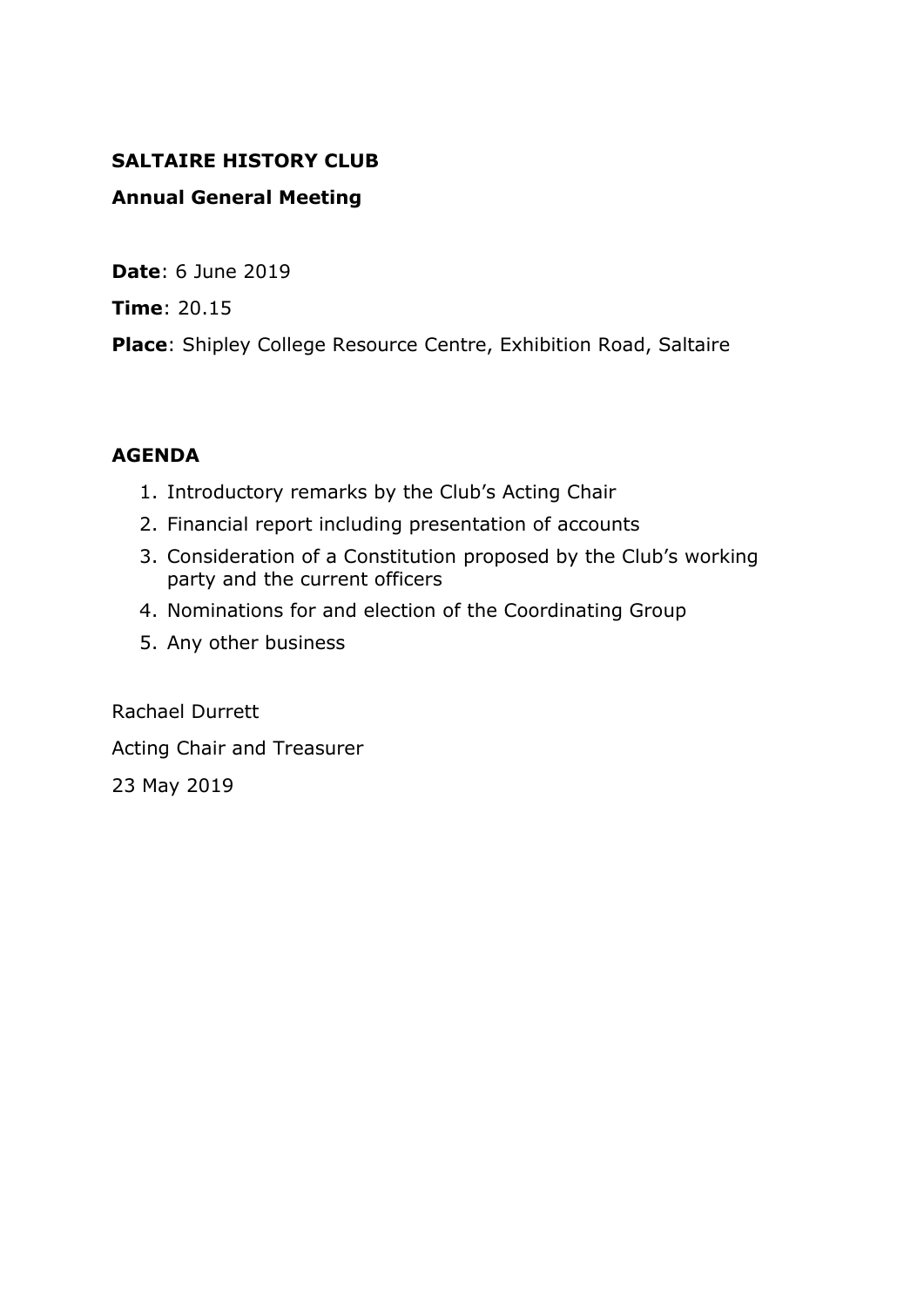# **Saltaire History Club CONSTITUTION Final draft for discussion 6 June 2019**

# **1 NAME and STATUS**

- The group's name will be the Saltaire History Club.
- It will act as an unincorporated, not-for-profit association.

# **2 THE PURPOSES OF THE CLUB**

The Club's purposes are

- to promote the dissemination of historical information
- to encourage research relating to Saltaire
- to support the integrity of the World Heritage Site
- to support the development of the Saltaire Collection.

# **3 MEMBERSHIP**

- Membership shall be free of charge.
- Membership will be accorded to anyone signing up for regular contact with the Club.

# **4 CO-ORDINATING GROUP (CG)**

- The CG shall consist of the officers and additional members at the discretion of the AGM or the CG itself.
- The Club shall have the following officers: Chair, Secretary, Treasurer.
- With the exception of these three offices, a general meeting or the CG shall have the power to vary, add and allocate officer posts in the light of circumstances.
- The CG may appoint associate members to the CG.
- For a CG meeting to be quorate, at least 3 members of the CG must be present.
- A record of each CG meeting shall be kept and be accessible to members.
- The CG must keep accounts which may be viewed by any member on request.
- The CG may make reasonable additional rules for the proper conduct and management of the Club.

# **5 ANNUAL GENERAL MEETING (AGM)**

- An AGM must be held each calendar year.
- Members must be given at least 14 days' notice of an AGM.
- For an AGM to be quorate, at least 8 members must be present.
- At the AGM, the CG shall present the annual report and accounts and CG elections shall be held.
- Every member shall have one vote.
- All CG members will retire at the AGM but may stand for re-election.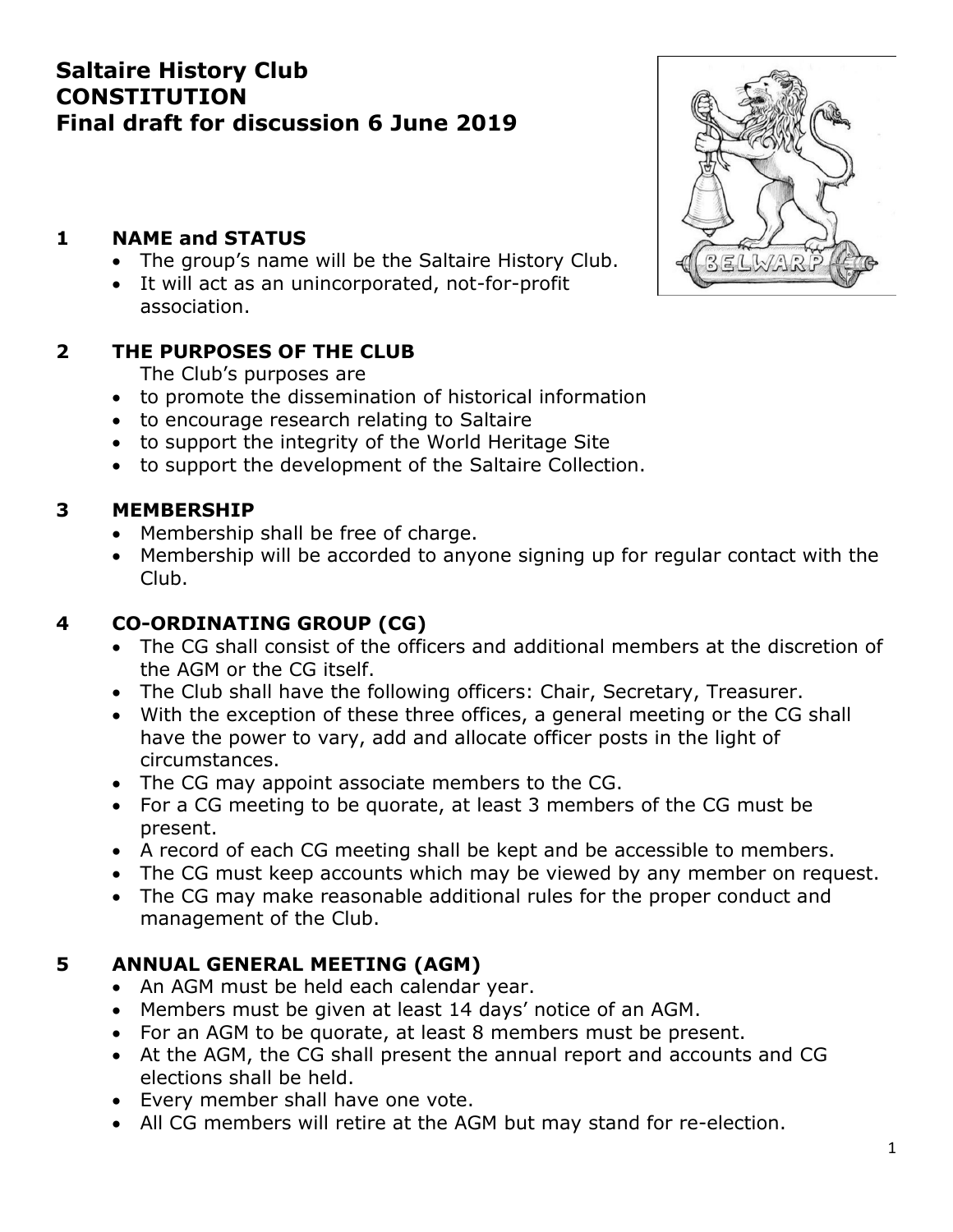#### **6 FUNDS**

- Funds must be held in the Club's bank account.
- All cheques must be signed by an authorised named officer.
- Club funds cannot be used to pay CG members except to refund legitimate expenses.
- Club funds and property must only be used for the purposes of the Club.

# **7 SPECIAL GENERAL MEETING (SGM)**

- An SGM may be called by the CG.
- All members must be given 14 days' notice and told the reason(s) for calling the SGM.

# **8 CHANGING THE CONSTITUTION**

• The constitution may only be changed at a general meeting.

# **9 WINDING UP**

- The Club may be wound up by a two thirds majority of members present and voting at a Special General Meeting.
- Any money or property. remaining after payment of debts must be given to an organisation with a similar status and purposes.